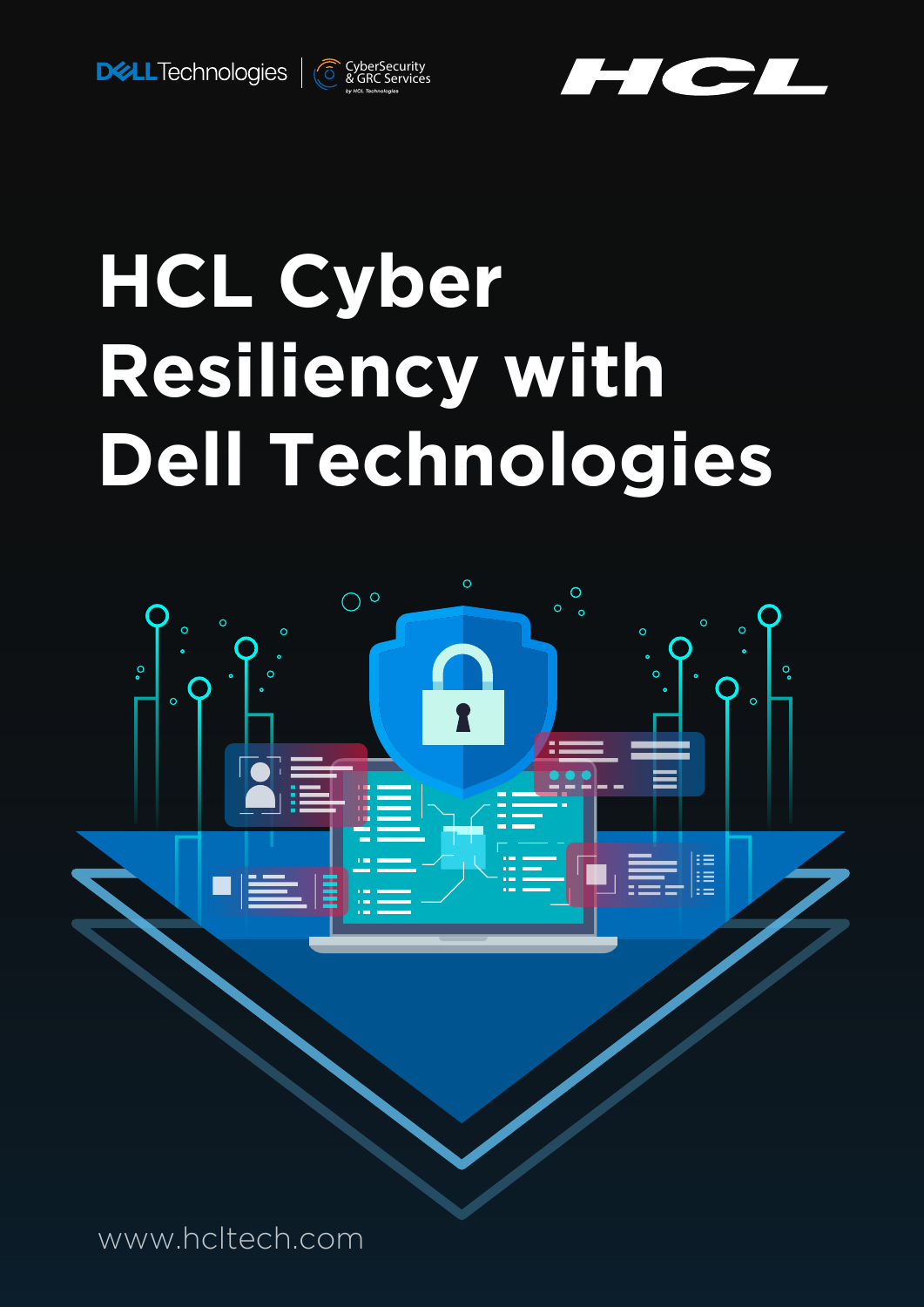

## **Protect your critical data and rebound from threats quickly with an end-to-end solution**

Your business-critical data is essential for maintaining business continuity, yet that data is at risk from myriad threats — ranging from a natural disaster to malware to a full-scale cyberattack. A disaster recovery plan can help you eventually get your business up and running in the case of an outage or an accidental delete. But it falls well short of what you need to defend against increasingly sophisticated and frequent cyberattacks and the damage they can do.

## **Challenges in protecting and recovering business-critical data**



Traditional business continuity and disaster recovery approaches focus on recovering applications and systems but not the critical data they might hold.



Organizational complexities can prevent you from identifying all of your critical data and executing a coordinated response.



Businesses operate diversely across different industries. This diversification at times poses challenges to developing or adopting unified business resilience strategies across technologies, platforms, tools, people and regulatory compliance requirements.



Businesses do not have a complete view of their sensitive data across systems and infrastructure. All critical data may not necessarily be part of their recovery strategy.

Cyberattacks go well beyond disrupting operations but attack the critical data. Cyber resiliency allows organization to protect and quickly recover from breaches while at the same time protecting that data.

## **Cyber Resiliency from HCL Technologies and Dell Technologies**

Cyber resiliency requires thoughtful planning and the right tools. It is an iterative process that provides guidance on recovery while maintaining constant vigilance across the organization. As the need for this service is felt across industries, HCL has enhanced its Business Resiliency and Disaster Recovery portfolio by adding cyber recovery solutions from our strategic partnership with Dell Technologies.

Leveraging the combination of HCL Service Expertise and Dell Infrastructure, the uniqueness of HCL Cyber Resiliency service, is in the protocol followed to identify the business critical application, Infrastructure and the interdependencies, to formulate a standard operating procedures to maximize business continuity by offering lowest RTO, while maintaining the highest security standards in protecting your organizations critical data.



Cyberattacks are unplanned and unpredictable, they can have far-reaching repercussions. Your response must be agile, robust and coordinated to address all organizational stakeholders and department.

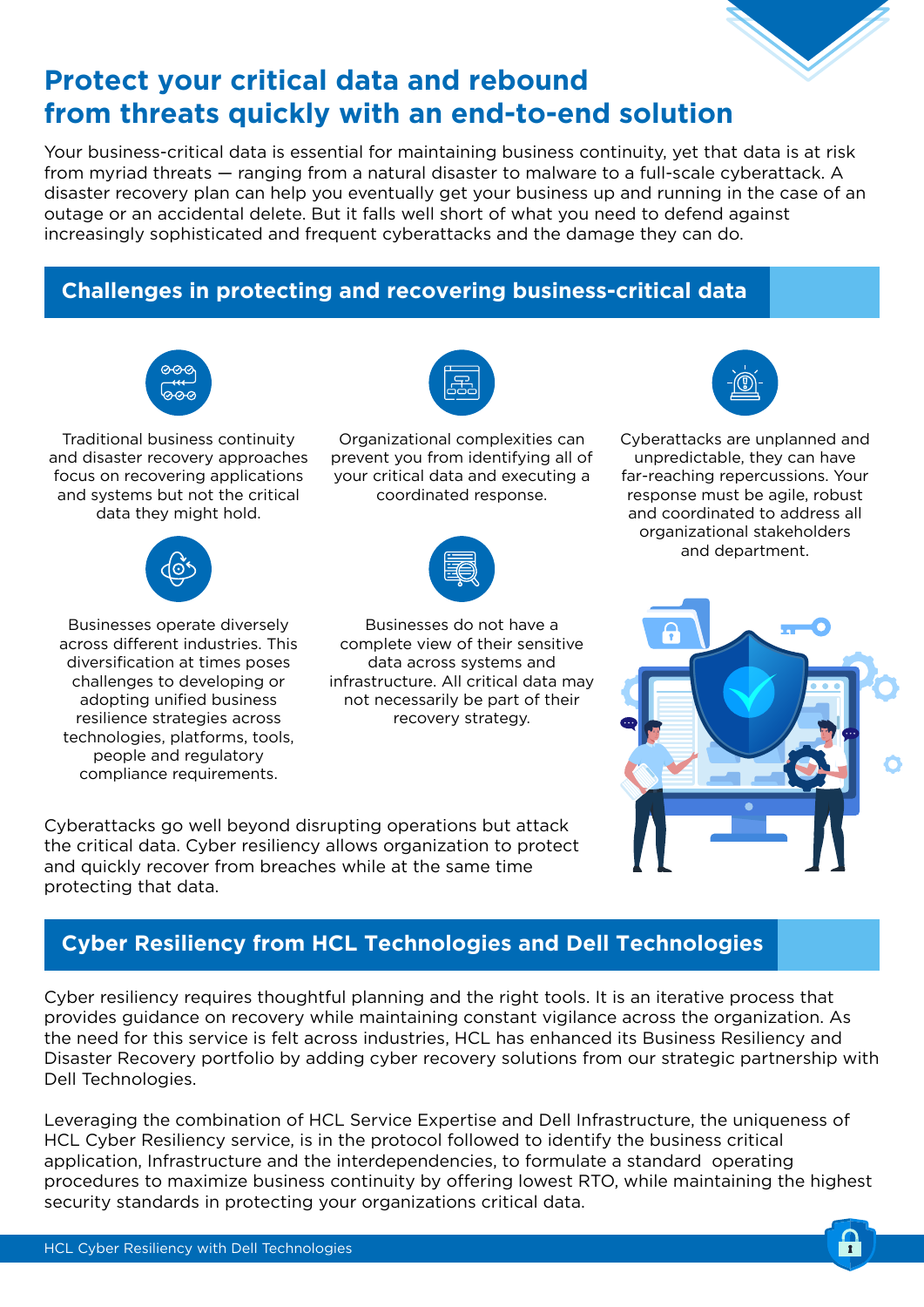

 $\mathbf{a}$ 

The HCL phased approach to develop and deploy a mature cyber recovery program and solution includes:

- Identification of critical workloads/data that are set to be included in the cyber recovery strategy and solution.
- Review and enhancement of the existing business continuity planning/disaster recovery strategy by including data recovery as a key element of the resiliency process.
- Development of the architecture for the cyber recovery strategy.
- Development and deployment of the cyber recovery strategy
- Configuration of AI and ML enabled algorithms for proactive detection of patterns, data/ signature changes, risks and threats that can impact business continuity.



### **Unique features of Dell Technologies' cyber recovery solution**

#### **Stronger data protection and greater flexibility through the cyber vault:**

A cornerstone of the solution is an operationally air gapped cyber vault for storing and recovering critical data. The vault is separate from the network for stronger protection. Rather than recovering data directly into production, data can be tested outside the system during the recovery process.

1 Matt Eastwood, Is Hybrid Multi-Cloud a New Reality for Enterprises?, IDC, July 19, 2020.

2 Kelly Bissell, "Lessons from leaders to master cybersecurity execution," Accenture, January 28, 2020.  $3$  Ibid.